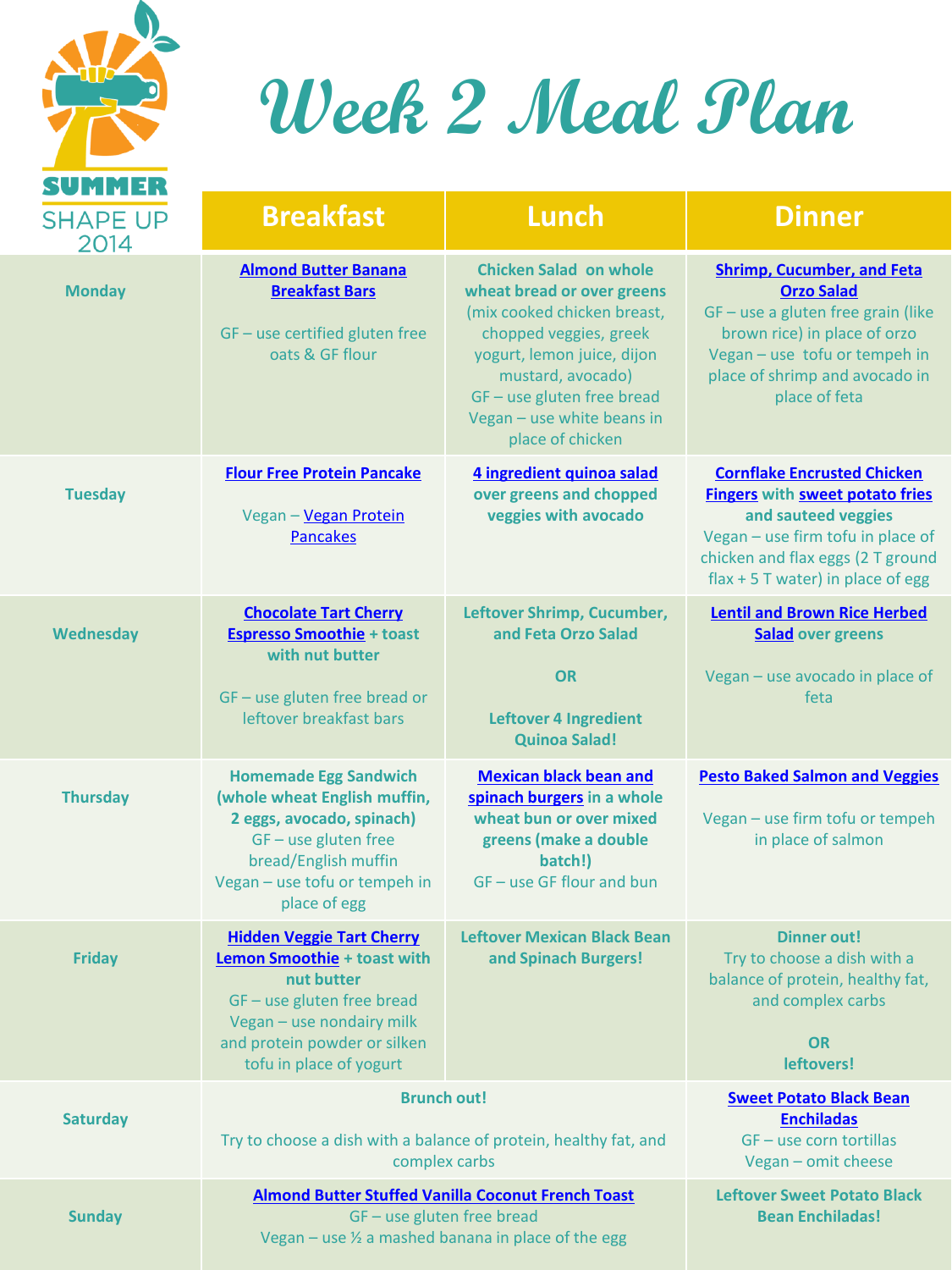

## **Shopping List Week 2**

#### **Canned & Jarred Goods**

Applesauce (1/2 cup) Pesto Black beans (x3) **Chickpeas** Other beans of choice Green enchilada sauce (12 oz) Coconut oil Salsa (2 jars)

**Dairy & Eggs** 

Milk Chocolate almond milk Coconut vanilla almond milk Lemon greek yogurt (6 oz) Plain greek yogurt Eggs Shredded cheddar cheese

**Dry Goods & Bread Oats** Spelt flour Whole wheat flour Ground flaxseed Bread/buns/English muffins **Tortillas Lentils** Brown rice Quinoa Sliced almonds (1/2 cup) Corn flake cereal Orzo pasta (12 oz) Grains of choice

**Seasonings, Condiments & Staples**  Maple syrup Hummus Almond butter (or other nut butter) Balsamic vinegar Olive oil Dijon mustard Red wine vinegar Espresso/coffee Salt Pepper Cumin Chili powder Garlic powder Paprika Cinnamon Baking powder Baking soda

#### **Produce**

Bananas Avocados Spinach **Tomatoes** Zucchini/summer squash Red onion Shallots **Garlic** Sweet potatoes Cucumber Jalapeno pepper Bell peppers Mushrooms Lemons Cilantro Dill Parsley Salad veggies & greens Veggies for sauteeing Fruit of choice

#### **Meat & Fish**

Chicken breasts Rotisserie chicken/cooked chicken Shrimp (2 lb) Salmon fillets

#### **Frozen**  Tart cherries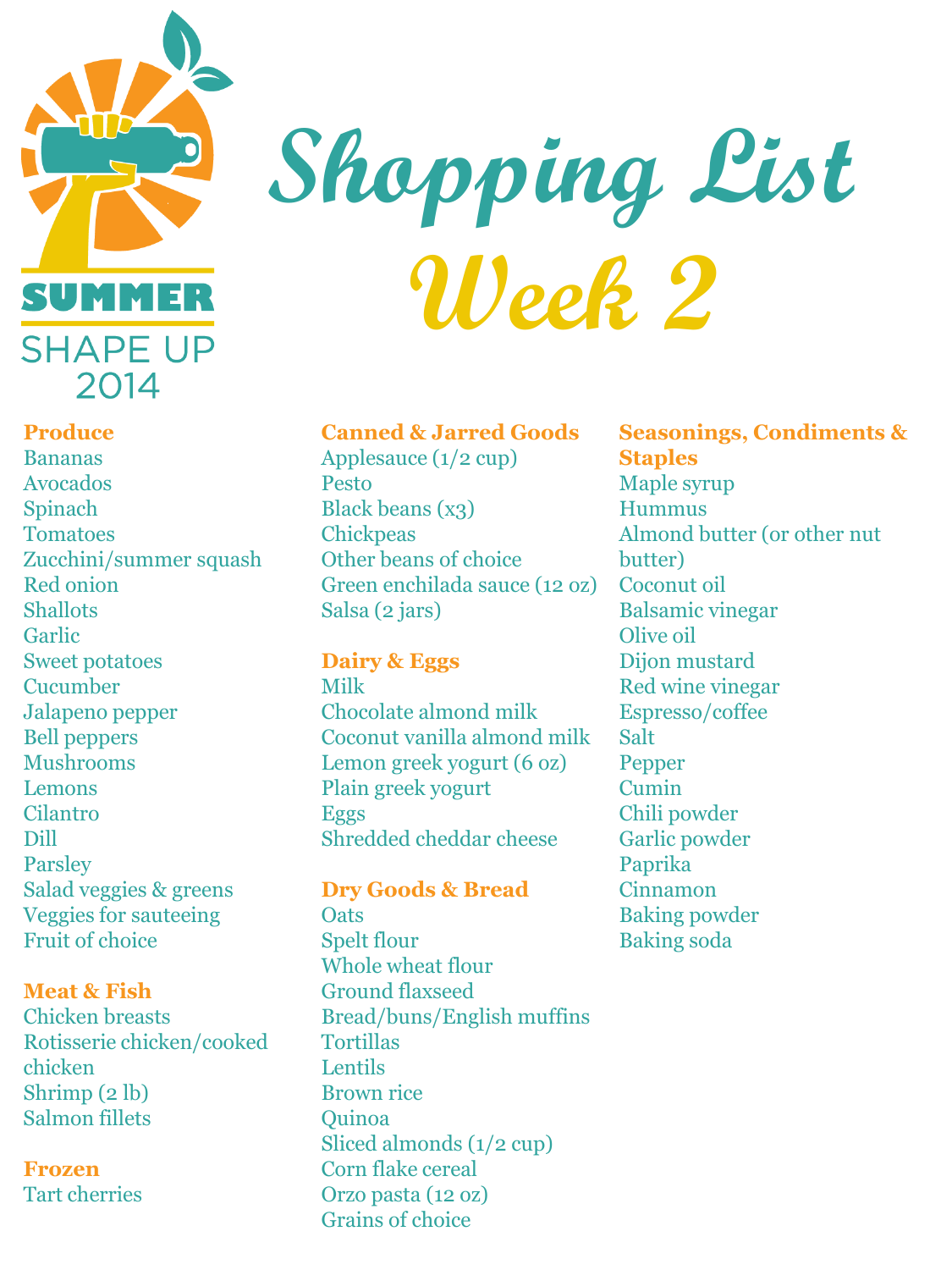

# **Shopping List Week 2 Vegan**

#### **Produce**

Bananas Avocados Spinach Tomatoes Zucchini/summer squash Red onion **Shallots** Garlic Sweet potatoes Cucumber Jalapeno pepper Bell peppers Mushrooms Lemons Cilantro Dill Parsley Salad veggies & greens Veggies for sauteeing Fruit of choice

#### **Proteins/Alternatives**

Tofu Tempeh Protein powder Nondairy milk Chocolate almond milk Coconut vanilla almond milk

#### **Frozen**  Tart cherries

#### **Canned & Jarred Goods**

Applesauce (1/2 cup) Pesto Black beans (x3) **Chickpeas** White beans Other beans of choice Green enchilada sauce (12 oz) Salsa (2 jars)

#### **Dry Goods & Bread**

**Oats** Spelt flour Whole wheat flour Chickpea flour Almond flour Ground flaxseed Bread/buns/English muffins Tortillas Lentils Brown rice **Ouinoa** Sliced almonds (1/2 cup) Corn flake cereal Orzo pasta (12 oz) Grains of choice

**Seasonings, Condiments & Staples**  Maple syrup Hummus Almond butter (or other nut butter) Coconut oil Balsamic vinegar Olive oil Dijon mustard Red wine vinegar Espresso/coffee Salt Pepper Cumin Chili powder Garlic powder Paprika Cinnamon Baking powder Baking soda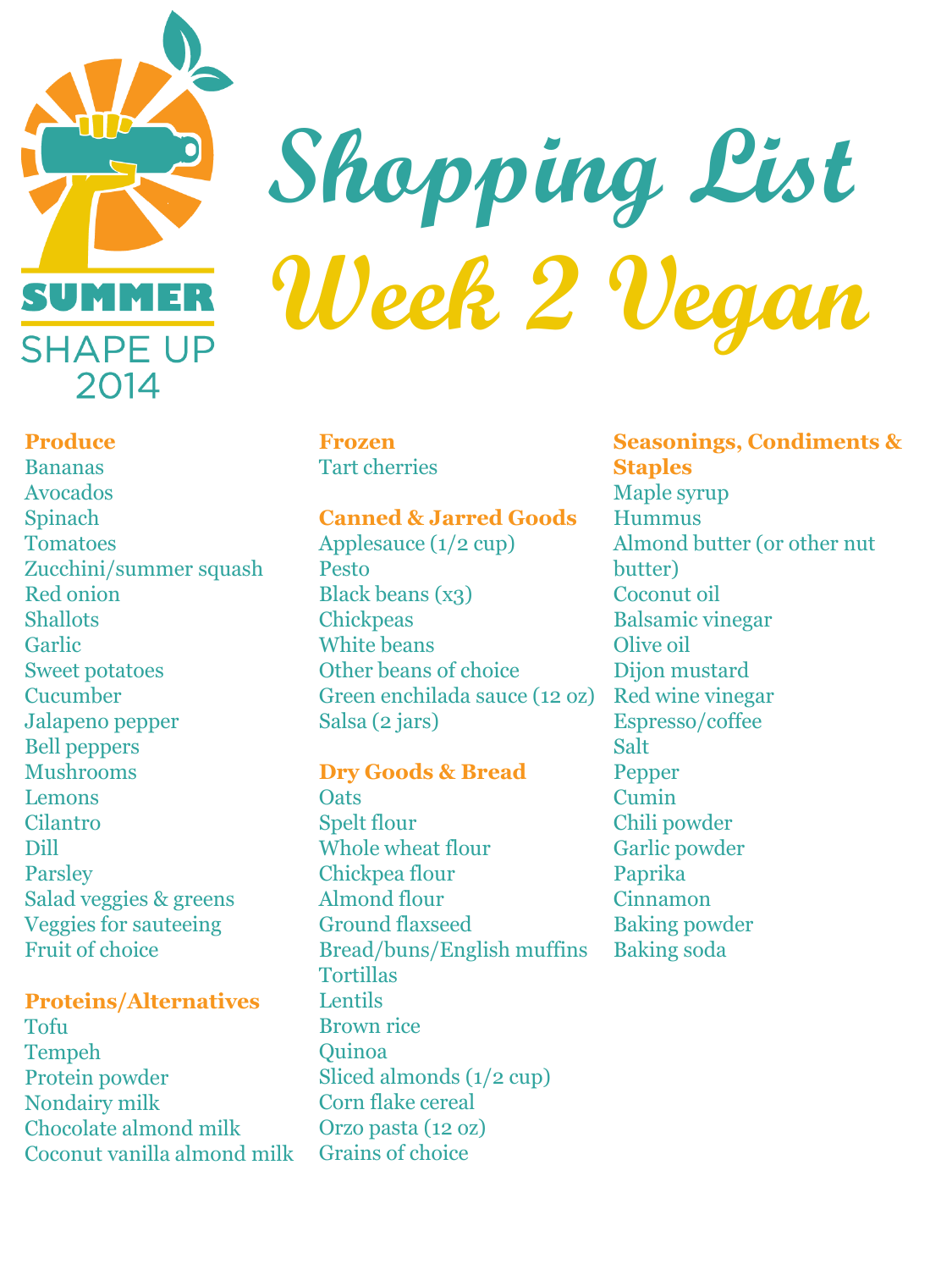

### **Shopping List Week 2 Gluten Free**

#### **Produce**

Bananas Avocados Spinach Tomatoes Zucchini/summer squash Red onion **Shallots** Garlic Sweet potatoes Cucumber Jalapeno pepper Bell peppers Mushrooms Lemons Cilantro Dill Parsley Salad veggies & greens Veggies for sauteeing Fruit of choice

#### **Meat & Fish**

Chicken breasts Rotisserie chicken/cooked chicken Shrimp (2 lb) Salmon fillets

**Frozen**  Tart cherries

#### **Canned & Jarred Goods**

Applesauce (1/2 cup) Pesto Black beans (x3) **Chickpeas** Other beans of choice Green enchilada sauce (12 oz) Salsa (2 jars)

#### **Dairy & Eggs**

Milk Chocolate almond milk Coconut vanilla almond milk Lemon greek yogurt (6 oz) Plain greek yogurt Eggs Shredded cheddar cheese

#### **Dry Goods & Bread**

**Oats** GF flour Ground flaxseed GF Bread/buns/English muffins Corn tortillas **Lentils** Brown rice Quinoa Sliced almonds (1/2 cup) Corn flake cereal Grains of choice

**Seasonings, Condiments & Staples**  Maple syrup Hummus Almond butter (or other nut butter) Coconut oil Balsamic vinegar Olive oil Dijon mustard Red wine vinegar Espresso/coffee Salt Pepper Cumin Chili powder Garlic powder Paprika Cinnamon Baking powder Baking soda